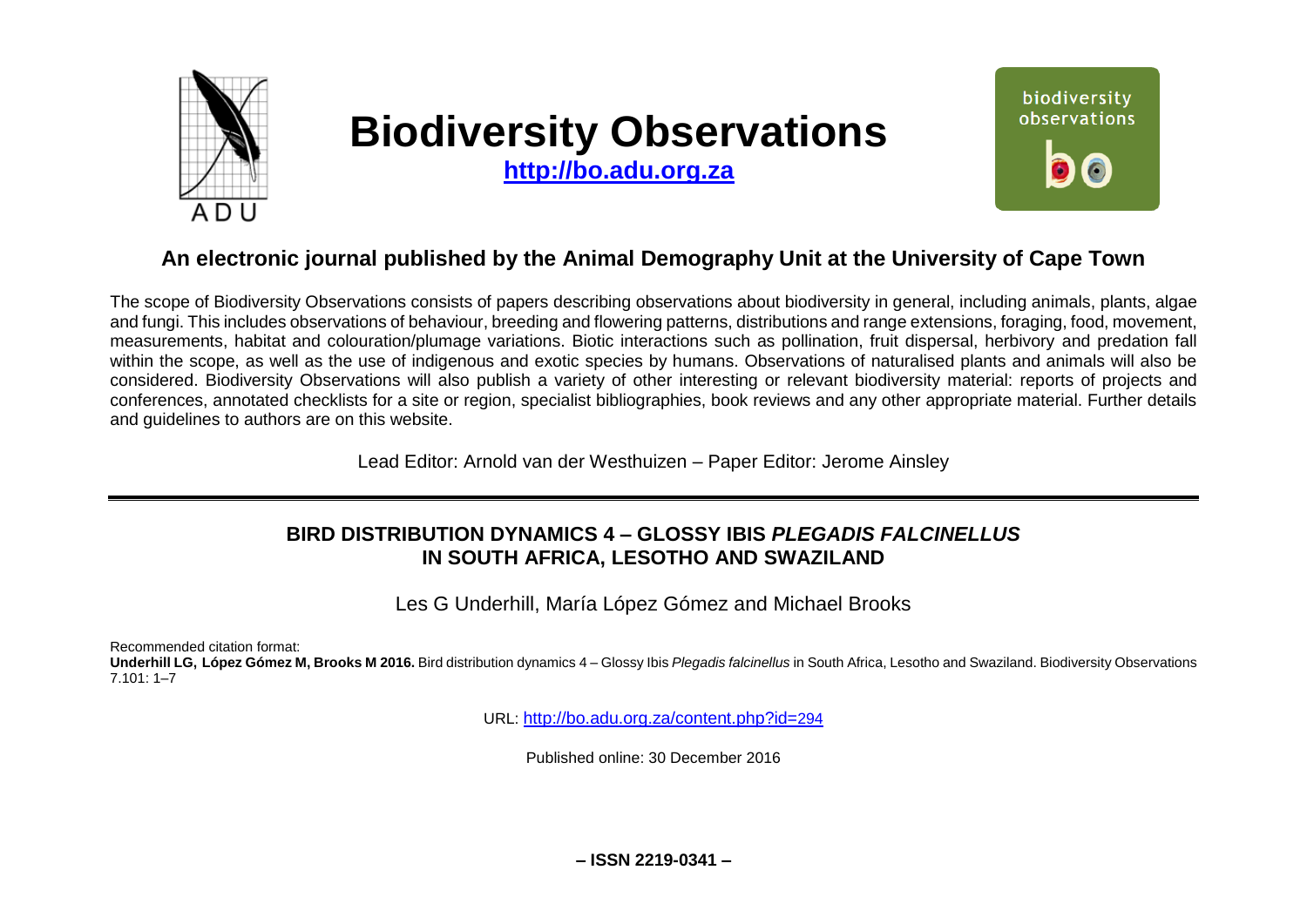## **BIRD DISTRIBUTION DYNAMICS**

## **BIRD DISTRIBUTION DYNAMICS 4 – GLOSSY IBIS**  *PLEGADIS FALCINELLUS* **IN SOUTH AFRICA, LESOTHO AND SWAZILAND**

*Les G Underhill1\* , María López Gómez1,2 and Michael Brooks<sup>1</sup>*

<sup>1</sup>Animal Demography Unit, Department of Biological Sciences, University of Cape Town, Rondebosch, 7701 South Africa

<sup>2</sup>Global Training Programme, University of the Basque Country, Gipuzkoa Campus, Donostia, San Sebastián, 20018 Spain

### **Introduction**

This is the fourth paper of a new series in *Biodiversity Observations.*  The objectives are to report on the ranges of bird species as revealed by the Second Southern African Bird Atlas Project (SABAP2, 2007 onwards) (Underhill 2016) and to describe how these ranges have changed since the first bird atlas (SABAP1, mainly 1987–1991). The two atlas projects are about two decades apart.

This series of papers is also made feasible by the development of two new standards for the presentation of maps, firstly pentad-scale distribution maps derived from SABAP2 data, and secondly rangechange maps showing how distributions have changed between SABAP1 and SABAP2 (Underhill & Brooks 2016a, b). Because the papers in this series use these two new maps, the rules for interpretation are not provided in detail in each paper in this series.

The paper deals with the Glossy Ibis *Plegadis falcinellus*, a waterbird of the family Threskiornithidae (Figure 1). This is a cosmopolitan species with a "Least Concern" threat status.



*Figure 1. Glossy Ibis* Plegadis falcinellus *at a wetland near Benoni, Gauteng. Photograph © Reinier Terblanche from the BirdPix section of the ADU Virtual Museum (see [http://vmus.adu.org.za/?vm=BirdPix-6621\)](http://vmus.adu.org.za/?vm=BirdPix-6621).*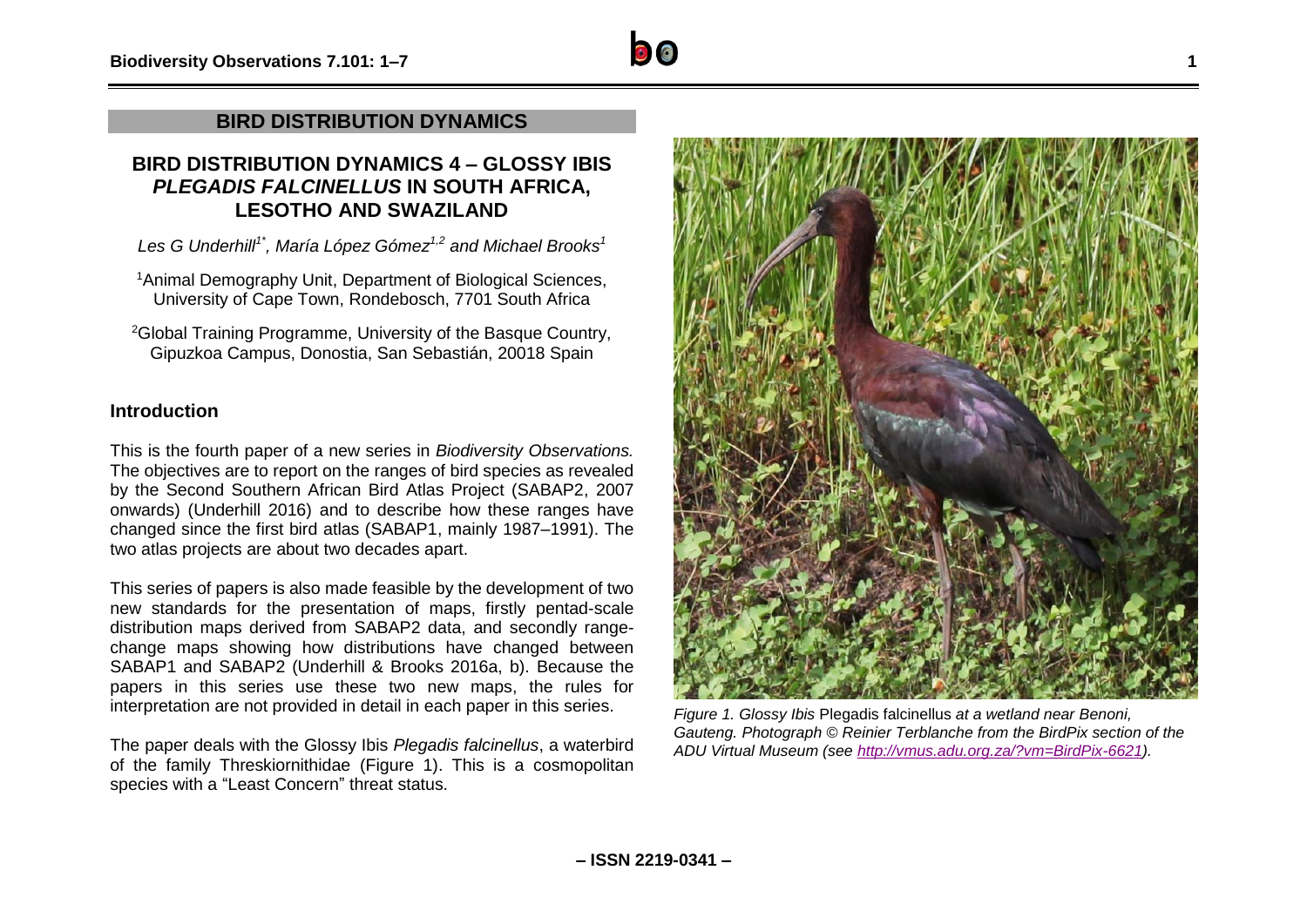

#### **Glossy Ibis** *Plegadis falcinellus* **I**

#### *Background to the species*

The early books on southern African birds described the Glossy Ibis (Figure 1) as a migrant to the region from the Palearctic with most records being made in summer (e.g. Stark & Sclater 1906, Roberts 1940). Austin Roberts (1940) wrote: "It is a rare migrant to South Africa from the Northern Hemisphere." Breeding was first recorded in southern Africa in 1950, when nests were found at Springs in Gauteng in a heronry, containing also Cattle Egret *Bubulcus ibis*, Blackcrowned Night-heron *Nycticorax nicticorax*, Purple Heron *Ardea purpurea* and African Sacred Ibis *Threskiornis aethiopicus* (Anon 1951, Tarboton 1968, Tarboton et al. 1987). The first recorded breeding attempts in the Western Cape were made in 1955 (not successful at Rondevlei Bird Sanctuary, Cape Peninsula) and then in 1967 (successful at the farm Kersefontein, Hopefield) (Middlemiss 1955, Hartley et al. 1968).

It breeds colonially, often a minor species in a large heronry, and so its breeding frequently goes undetected. An amusing anecdote along these lines is provided by Ernest Middlemiss, the professional ornithologist at Rondevlei Bird Sanctuary: "I never saw the two Glossy Ibises [myself] during the 39 days they were known to be present. [The first observation was made by] a carpenter building a shore observation tower who reported that he had seen two strange, dark birds with long, curved beaks flying over the water." Citizen science to the forefront! The nest was subsequently discovered more by accident than design.

In the 1980s, describing its status in the area south and west of the Olifants and Breede Rivers of the Western Cape, Hockey et al. (1989) wrote: "Uncommon resident and summer visitor, breeding September to February. Although uncommon, both numbers and range are increasing." They attributed this increase to the construction of artificial waterbodies, such as farm dams and sewage works.

#### *SABAP2 distribution*

On the pentad scale, the SABAP2 distribution map (Figure 2) shows that the core of the range of the Glossy Ibis lies in degree cell 2628, the southeastern degree cell of the "Four Degrees" region of Greater Gauteng (Ainsley 2016). Many of the pentads in this degree cell are shaded dark blue, indicating a reporting rate exceeding 53.5%; those shaded light blue have a reporting rate between 34.6% and 53.5% (Figure 2). From this core region, the distribution extends mainly westward and eastward across the grasslands of the Free State and Mpumalanga, with another focal point in the Senekal–Bethlehem– Harrismith district of the southeastern Free State. Elsewhere in South Africa, Lesotho and Swaziland there are centres of abundance in northwestern KwaZulu-Natal and in the Western Cape, on the Cape Flats near Cape Town, on the West Coast along the Berg River estuary and at Verlorenvlei, and near the estuary of the Gouritz River at the western end of the Garden Route. Elsewhere there is scattering of records, where Glossy Ibises have been observed in many pentads, presumably mainly at wetlands (Figure 2).

#### *Range change between SABAP1 and SABAP2*

In Figure 3, the approach described in Underhill & Brooks (2016b) was used to classify the quarter degree grid cells into six categories of increase and decrease. The relative increases and decreases are estimated using the Griffioen transformation (Underhill & Brooks 2016b), and involve an assumption that, in pentads where Glossy Ibis occurs, they are randomly distributed across the landscape, i.e. they are not clustered or in flocks. For the Glossy Ibis, this is probably at best only partially true, so the results need to be treated with some caution.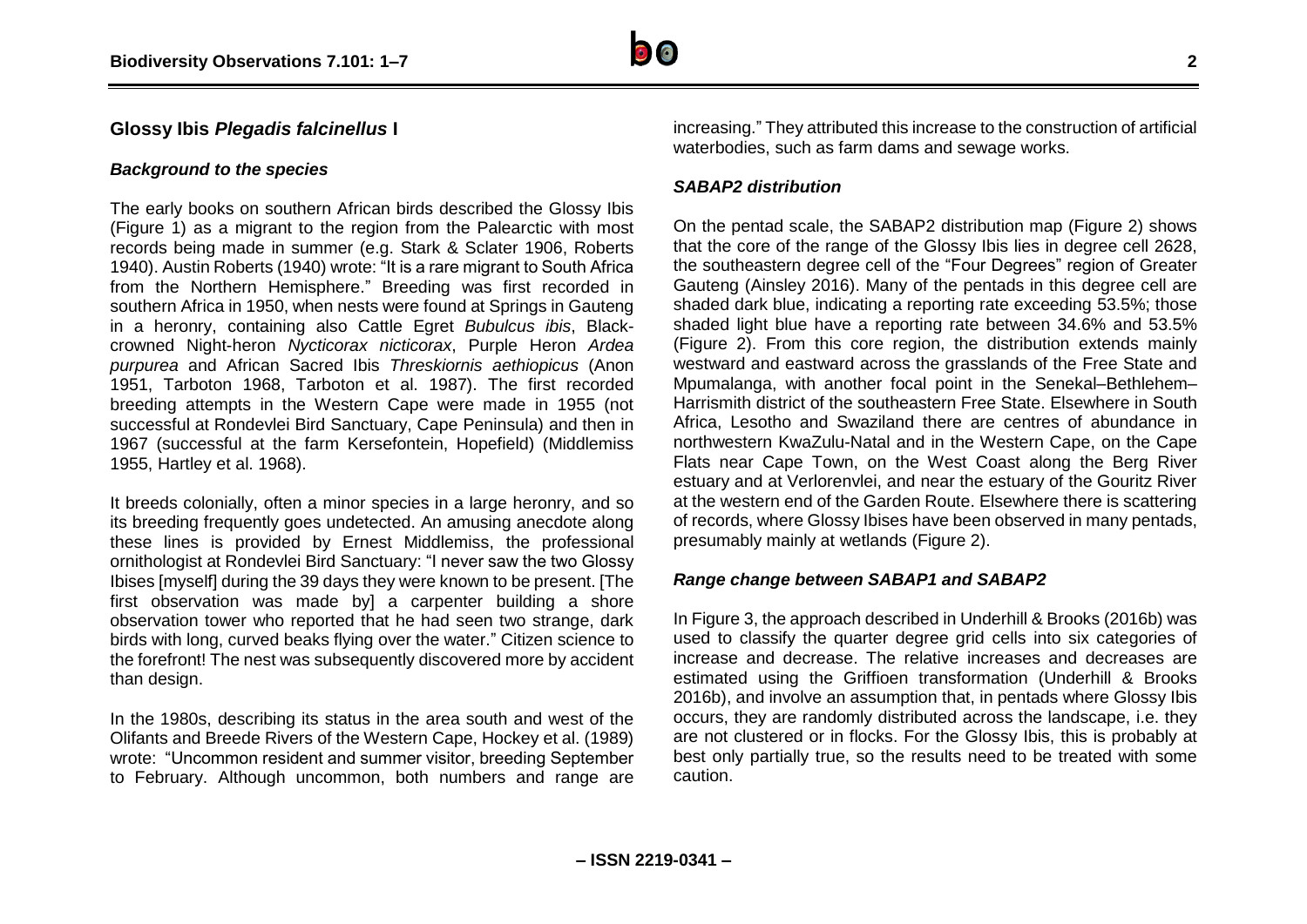

*Figure 2: SABAP2 distribution map for the Glossy Ibis, on pentad scale, downloaded 29 December 2016. The detailed interpretation of this map is provided by Underhill & Brooks (2016a). Pentads with four or more checklists are either shaded white, species not recorded, or in colour, with shades based on reporting rate: yellow 0–5.7%, orange 5.7– 11.7%, light green 11.7–22.2%, dark green 22.2–34.6%, light blue 34.6–53.5% and dark blue 53.5–100%. In pentads shaded grey or with white dots, there are one, two or three full protocol checklists, or there are ad hoc lists, or incidental records. In pentads shaded grey, the species was recorded as present; in pentads with white dots the species has not been recorded. If a pentad has four or more checklists, and the species has been recorded on an ad hoc checklist or as an incidental recorded, it is shaded yellow, indicating that the species has a small reporting rate.*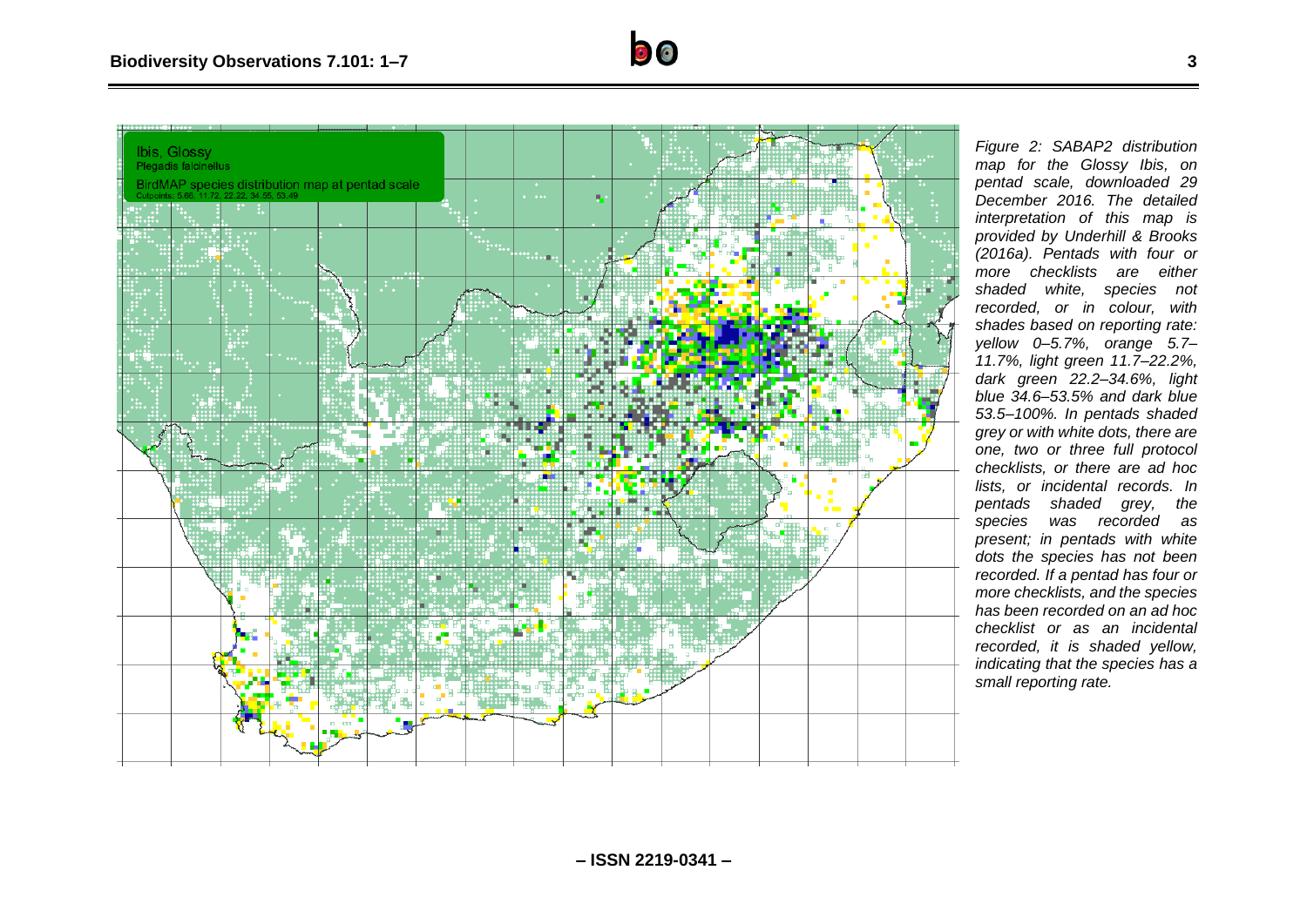

*Figure 3: Range-change map*   $SABAP1$ *SABAP2 for the Glossy Ibis, downloaded 29 December 2016. Red, orange and yellow represent quarter-degree grid cells with very large, large, and small relative decreases and blue, dark green and light green represent grid cells with very large, large and small relative increases. A count of the number of grid cells in each category is provided in Table 1. Only grid cells with at least four checklists in both SABAP1 and SABAP2 are shown. All these gird cells had Glossy Ibis recorded in them either in SABAP1 or in SABAP2 or in both. Fuller information on the interpretation of this rangechange map is provided in Underhill & Brooks (2016b).*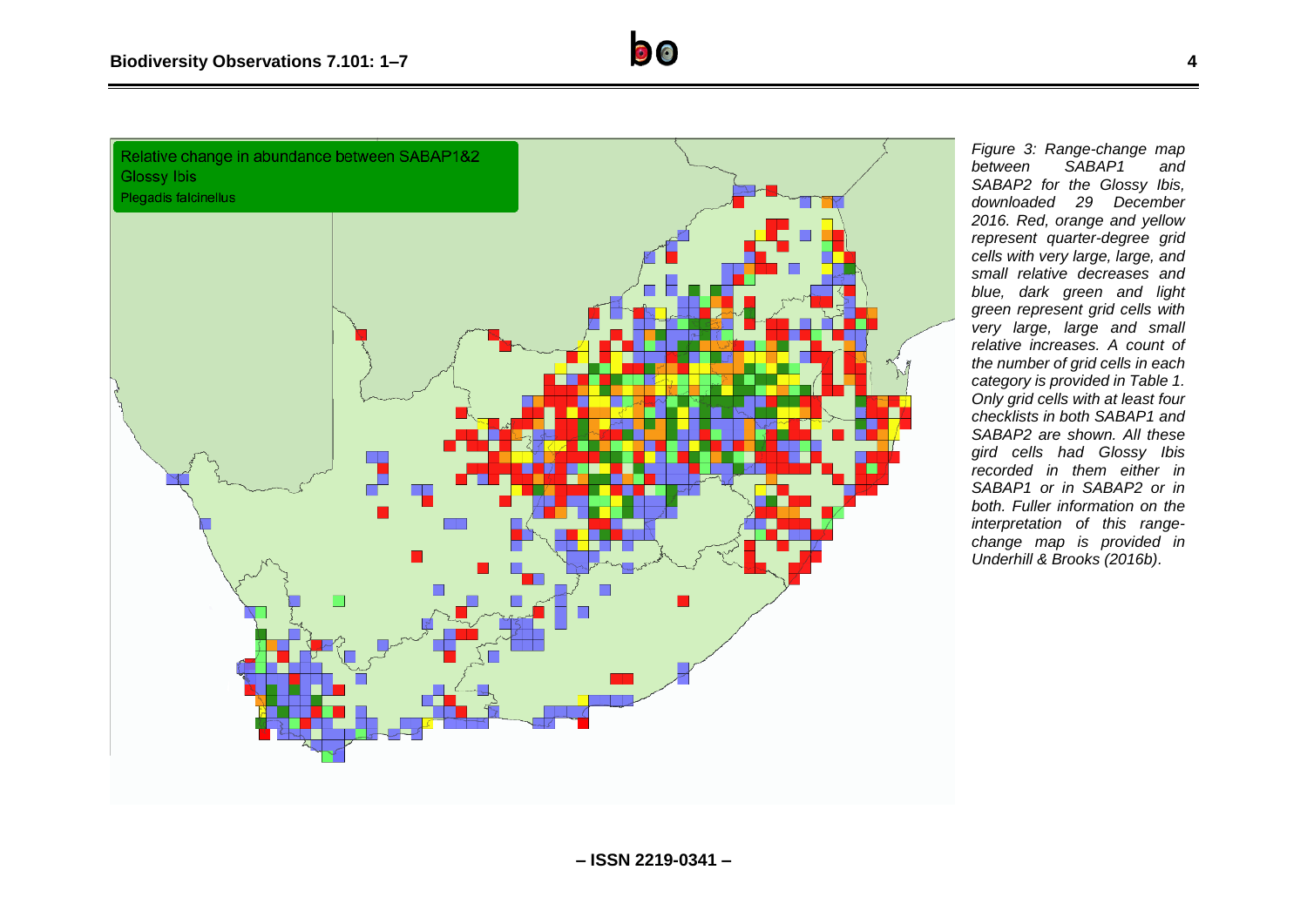

*Table 1. Range-change summary for the Glossy Ibis between SABAP1 and SABAP2. The table provides a count of the number of quarter degree grid cells of each colour in Figure 3. Also shown are the same summaries when the analysis is restricted to grid cells with at least 30 checklists for both SABAP1 and SABAP2.*

| <b>Status</b>                   | <b>Four checklists for</b><br><b>SABAP1 &amp; SABAP2</b> |     | 30 checklists for<br><b>SABAP1 &amp; SABAP2</b> |     |
|---------------------------------|----------------------------------------------------------|-----|-------------------------------------------------|-----|
|                                 | <b>Count</b>                                             | %   | <b>Count</b>                                    | %   |
| Red (very large)<br>decrease)   | 221                                                      | 29  | 106                                             | 25  |
| Orange (large<br>decrease)      | 65                                                       | 9   | 43                                              | 10  |
| Yellow (small<br>decrease)      | 60                                                       | 8   | 40                                              | 9   |
| Light green (small<br>increase) | 59                                                       | 8   | 45                                              | 10  |
| Dark green (large<br>increase)  | 75                                                       | 10  | 44                                              | 10  |
| Blue (very large<br>increase)   | 279                                                      | 37  | 153                                             | 35  |
| Total                           | 759                                                      | 100 | 431                                             | 100 |

Results are shown in Figure 3 for only the 759 quarter degree grid cells for which there are four or more checklists for both SABAP1 and SABAP2 and in which Glossy Ibis occurred in either SABAP1 or SABAP2 (Table 1). In other words, grid cells in which Glossy Ibis did not occur in either project are not included in this analysis.

Of these 759 quarter degree grid cells, the numbers of grid cells shaded blue (very large increase) and dark green (large increase) are 279 (37%) and 75 (10%) respectively. At the other end of the scale 221 (29%) grid cells are red (very large decrease), and 65 (9%) are orange (large decrease). The groups of blue grid cells suggesting very large increases extend across the Western Cape, along the Eastern

Cape coastal strip, and along an axis running from Beaufort West in the Western Cape, just west of Lesotho to Volksrust in the Free State. There is also an axis of blue running from Rustenburg in North West to Polokwane in Limpopo. There are large groups of red cells over much of KwaZulu-Natal and in a triangle formed roughly by the towns of Kimberley, Hotazel and Lichtenburg covering parts of the Northern Cape, North West and Free State. It needs to be borne in mind that some of the increases and decreases are off a low base (see Figure 2). Apart from the Western Cape, the patterns of increases and decreases are complex. In the Western Cape, the comment of Hockey et al. (1987) almost certainly remains true: "both numbers and range are increasing."

Repeating the quantitative count of Figure 2 and Table 1 using grid cells with 30 or more checklists in both SABAP1 and SABAP2, the sampling error is considerably smaller than with four checklists for both projects, but there are now only 431 grid cells which meet this criterion (Table 1). In this restricted analysis, 35% of grid cells show large or very large decreases, and 45% show large or very large increases. The two sets of results are similar.

#### *Conclusions and recommendations*

Overall, the conclusion has to be that the Glossy Ibis certainly seems to have increased in both range and abundance over the Western Cape in the two-decade period between SABAP1 and SABAP2. Its fortunes appear to be mixed over the remainder of South Africa, with some clear regions of increase and some clear regions of decrease. The atlas database does not provide reasons for the changes, it only highlights the patterns, which then need further and more detailed investigation.

The Glossy Ibis is not an easy species to monitor using regular waterbird counts. It is erratic in occurrence at particular wetlands, and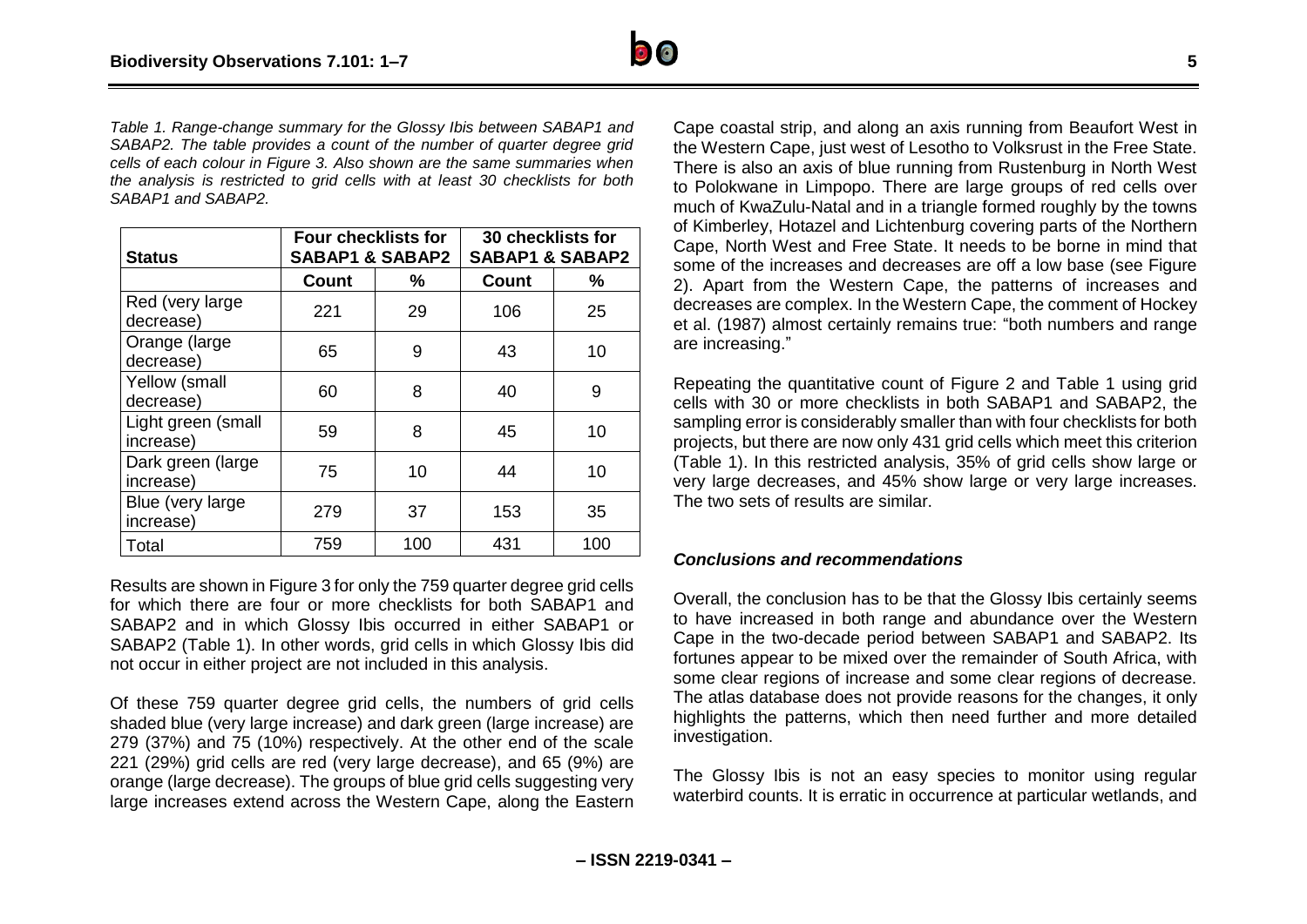

numbers tend to vary considerably (Taylor et al. 1999). Ring recoveries also point to nomadic movements (Underhill et al. 1999).

This is clearly an interesting and enigmatic species. Yet, there seems to be no full-length paper devoted to any aspect of the biology of the Glossy Ibis in southern Africa (as revealed by a check of the references contained in Barnes 2005). Genetic analyses would probably reveal whether the species did indeed only start breeding in South Africa in the middle of the 20th century. We still do not know if any of the Glossy Ibises occurring in South Africa are migrants from Eurasia. This is a species for which tracking devices would generate fascinating data. We have little preconceived ideas of what such a study would reveal. The only safe prediction is that, given the species is nomadic, the devices would show patterns of movement. But we do not know whether this movement would be on scales of tens of kilometres, hundreds of kilometres or thousands of kilometres.

#### **Acknowledgements**

This paper is part of a series which celebrates the contributions of thousands of citizen scientists to the databases of the first and second bird atlas projects in southern Africa (SABAP1 and SABAP2). Colin Jackson and Ulf Ottosson provided valuable insights about the status of Glossy Ibis farther north in Africa. SABAP2 (Underhill 2016) is a partnership project of SANBI (South African National Biodiversity Institute), BirdLife South Africa and the Animal Demography Unit in the Department of Biological Sciences at the University of Cape Town.

#### **References**

110.

**Ainsley J** 2016. The SABAP2 "Four Degrees Blue" project: the challenge to obtain at least 11 checklists in 576 pentads. Biodiversity Observations 7.39: 1–7. Available online at <http://bo.adu.org.za/content.php?id=232>

**Anderson MD** 1997. Glossy Ibis *Plegadis falcinellus.* In: Harrison JA, Allan DG, Underhill LG, Herremans M, Tree AJ, Parker V, Brown CJ (eds) The atlas of southern African birds. Vol. 1: Non-passerines. pp. 106–107. BirdLife South Africa, Johannesburg. **Anon** 1951. A breeding record of the Glossy Ibis. Ostrich 22: 108–

**Barnes KN** 2005. Glossy Ibis *Plegadis falcinellus*. In: Hockey PAR, Dean WRJ, Ryan PG. Roberts' bird of southern Africa, 7th edition. pp. 607–608. John Voelcker Bird Book Fund, Cape Town.

**Hartley A, Tongue P, van Zinderen Bakker EM, Winterbottom JM, Winderbottom MG** 1968. Breeding of Glossy Ibis on Berg River, Cape Province. Ostrich 39: 39–40.

**Hockey PAR, Underhill LG, Neatherway M, Ryan PG** 1989. Atlas of the birds of the southwestern Cape. Cape Bird Club, Cape Town.

**Middlemiss E** 1955. Nest of Glossy Ibis at Rondevlei. Ostrich 26: 137–138.

**Roberts A** 1940. Birds of South Africa. Witherby, London.